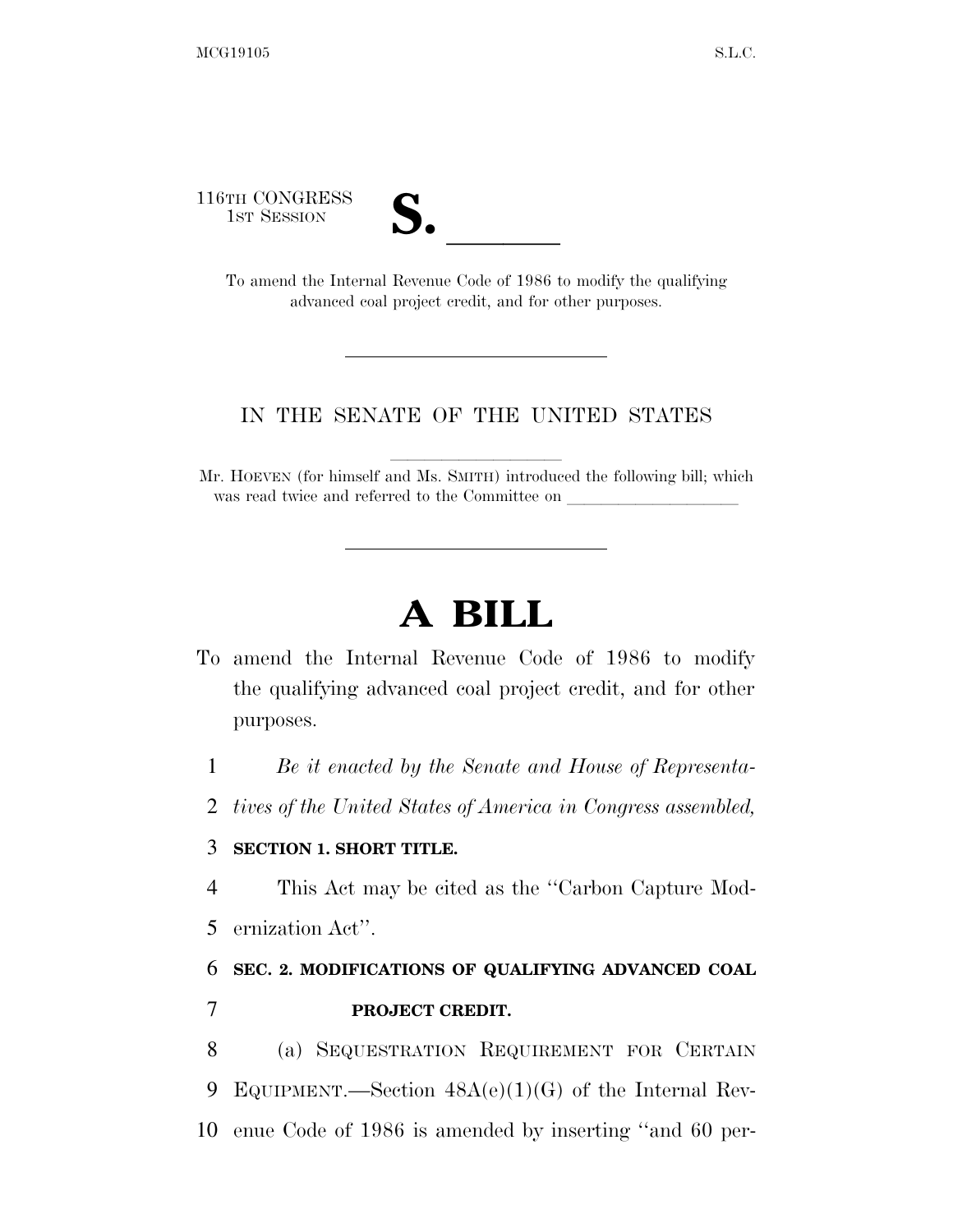MCG19105 S.L.C.

 cent in the case of an application for a reallocation of cred- its under subsection (d)(4) with respect to an electrical generating unit in existence on October 3, 2008'' after 4 "under subsection  $(d)(4)$ ".

 (b) NAMEPLATE GENERATING CAPACITY REQUIRE-6 MENT.—Section  $48A(e)(1)(C)$  of such Code is amended by striking ''400 megawatts'' and inserting ''200 megawatts''.

 (c) ADVANCED COAL-BASED GENERATION TECH-NOLOGY REQUIREMENTS.—

11 (1) IN GENERAL.—Section  $48A(f)(1)$  of such Code is amended by striking ''generation technology if—'' and all that follows through ''the unit is de- signed'' and inserting ''generation technology if the unit is designed''.

 (2) CONFORMING AMENDMENTS.—Section 48A(f) is amended—

 (A) by striking all that precedes ''the pur- pose of this section'' and inserting the fol-lowing:

 ''(f) ADVANCED COAL-BASED GENERATION TECH-NOLOGY.—For'',

 (B) by striking ''in subparagraph (B)'' in the second sentence and inserting ''in this sub-section'', and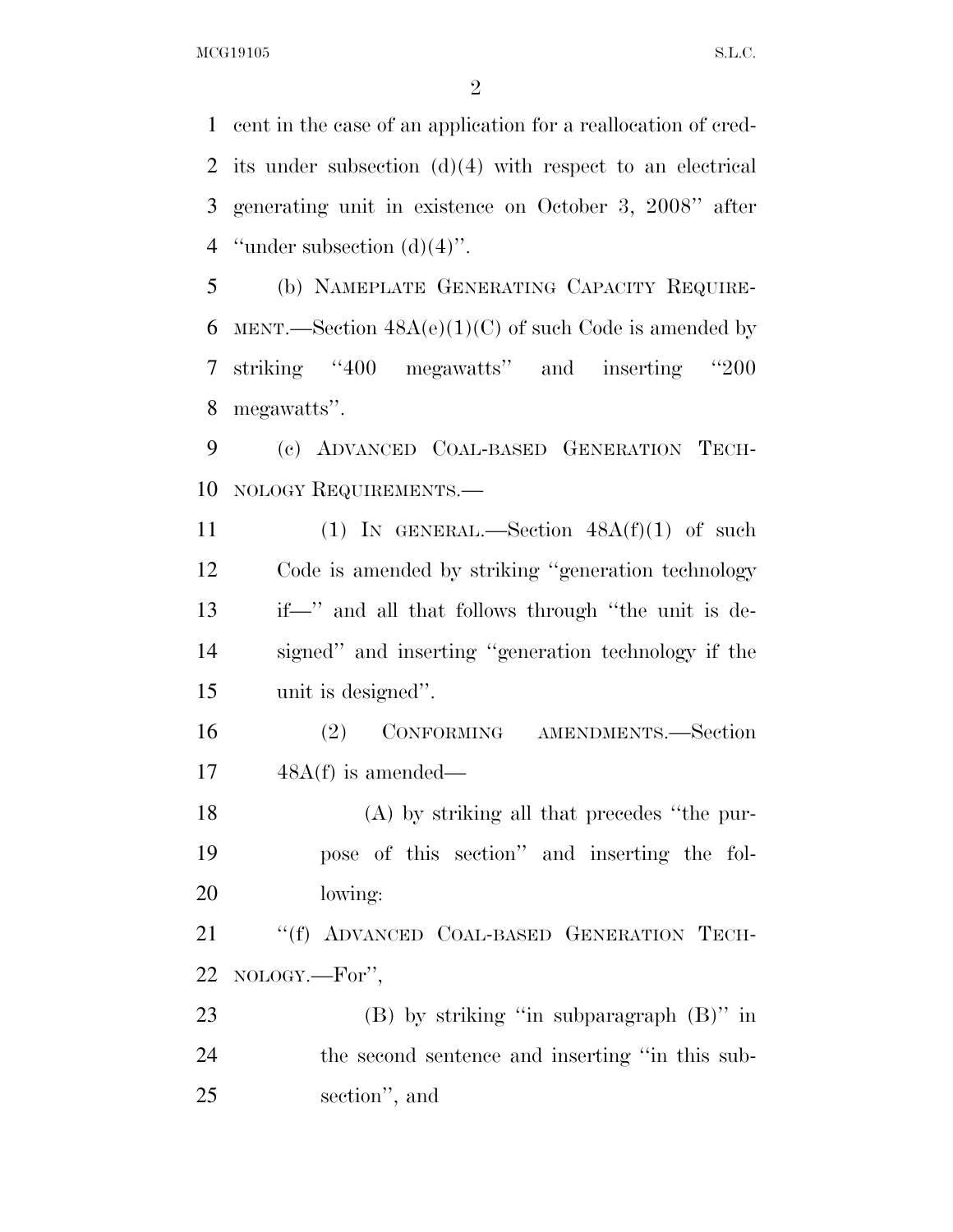MCG19105 S.L.C.

1 (C) by striking paragraphs  $(2)$  and  $(3)$ . (d) PERFORMANCE REQUIREMENTS IN CASE OF BEST AVAILABLE CONTROL TECHNOLOGY.—Section 48A(f) of such Code, as amended by this Act, is amended by adding at the end the following: ''In the case of a ret- rofit of a unit which has undergone a best available control technology analysis after August 8, 2005, with respect to 8 the removal or emissions of any pollutant which is  $SO_2$ 9 or  $NO_{x}$ , the removal or emissions design level with respect to such pollutant shall be the level determined in such analysis.''.

 (e) CLARIFICATION OF REALLOCATION AUTHOR- ITY.—Section 48A(d)(4) of the Internal Revenue Code of 1986 is amended—

15 (1) in subparagraph  $(A)$ —

 (A) by striking ''Not later than 6 years after the date of enactment of this section, the'' and inserting ''The'', and

 (B) by inserting ''and every 6 months thereafter until all credits available under this section have been allowed'' after ''the date which is 6 years after the date of enactment of 23 this section'',

(2) in subparagraph (B)—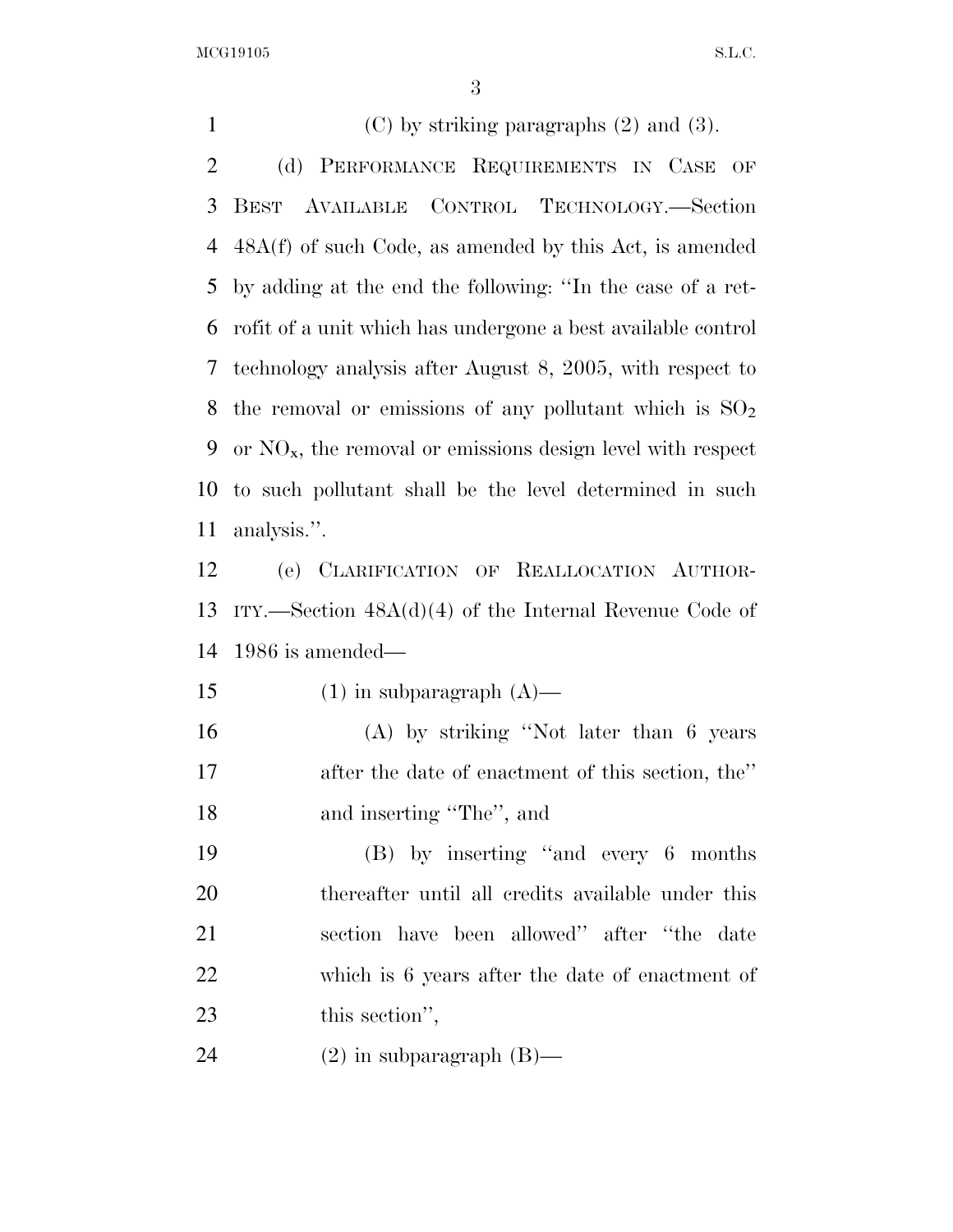| $\mathbf{1}$   | (A) by striking "may reallocate credits            |
|----------------|----------------------------------------------------|
| $\overline{2}$ | available under clauses (i) and (ii) of paragraph  |
| 3              | $(3)(B)$ " and inserting "shall reallocate credits |
| $\overline{4}$ | remaining available under paragraph $(3)$ ",       |
| 5              | (B) by striking "or" at the end of clause          |
| 6              | $(i)$ , and                                        |
| $\overline{7}$ | (C) by striking clause (ii) and inserting the      |
| 8              | following:                                         |
| 9              | "(ii) any applicant for certification              |
| 10             | which submitted an accepted application            |
| 11             | has subsequently failed to satisfy the re-         |
| 12             | quirements under paragraph $(2)(D)$ , or           |
| 13             | "(iii) any certification made pursuant             |
| 14             | to paragraph (2) has been revoked pursu-           |
| 15             | ant to paragraph $(2)(E)$ .", and                  |
| 16             | $(3)$ in subparagraph $(C)$ —                      |
| 17             | (A) by striking "clause (i) or (ii) of para-       |
| 18             | graph $(3)(B)$ " and inserting "paragraph $(3)$ ", |
| 19             | (B) by striking "is authorized to" and in-         |
| <b>20</b>      | serting "shall", and                               |
| 21             | (C) by striking "an additional program"            |
| 22             | and inserting "additional programs".               |
| 23             | (f) EFFECTIVE DATE.-                               |
| 24             | (1) IN GENERAL.—Except as provided in para-        |
| 25             | $graph$ (2), the amendments made by this section   |